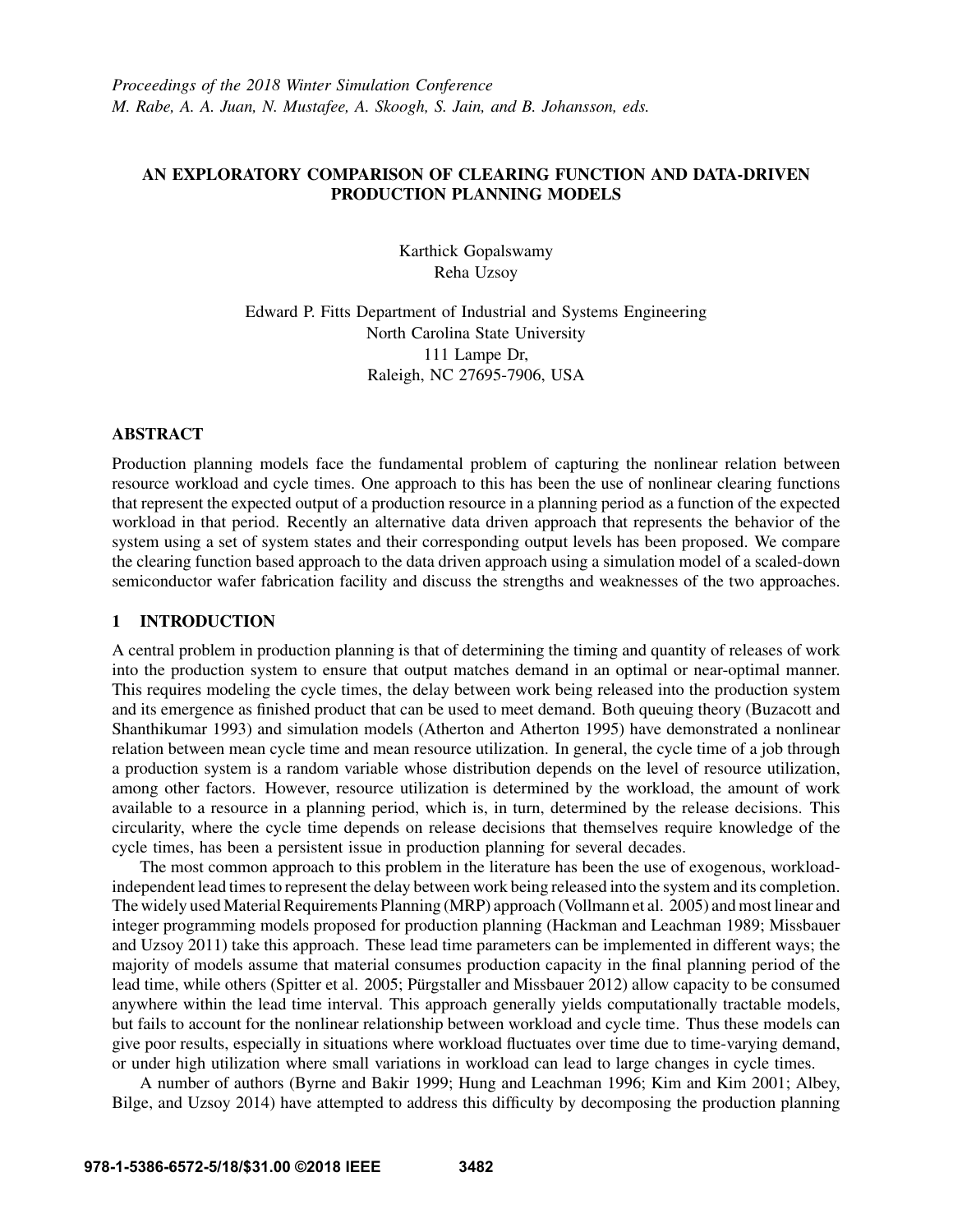problem into two subproblems. The first of these takes fixed lead times as an input, and produces an optimal release schedule for these lead times. The second subproblem then attempts to estimate the average cycle times that would be incurred under the given release schedule, usually using a simulation model of the production system under consideration. The observed cycle times from the simulation model are then used to derive updated lead time estimates for the release planning model, and this iteration between the two models continues until some termination criterion is satisfied. However, the convergence of these methods is not well understood (Irdem, Kacar, and Uzsoy 2010), and their need to incorporate multiple replications of a potentially complex simulation model result in high computational burden.

An alternative approach has been the use of nonlinear clearing functions (CFs) to represent production resources such as machines. A CF is essentially a metamodel of a queue, describing the expected output of a production resource in a planning period as a function of its expected workload during the planning period (Missbauer and Uzsoy 2011). Initially proposed by Karmarkar (1989), Graves (1986) and Srinivasan et al. (1988), CFs can be incorporated into mathematical programming models to plan releases for production systems. The majority of the literature uses univariate CFs that are monotonically increasing and concave in the workload, yielding tractable optimization models with convex feasible regions. Initial models encountered difficulties in modeling production systems with multiple products, which have been largely, though not completely, addressed by the Allocated Clearing Function (ACF) formulation of Asmundsson et al. (2009). This formulation, which forms the basis of the work in this paper, results in a convex optimization problem when used with a concave univariate CF. In particular, when the CF is approximated by piecewise linearization, a linear programming (LP) model is obtained. A number of computational studies (Kacar, Irdem, and Uzsoy 2012; Kacar, Monch, and Uzsoy 2013; Kacar and Uzsoy 2014; Haeussler and Missbauer 2014; Pürgstaller and Missbauer 2012) have shown that when appropriately parameterized, production planning models using CFs can outperform fixed lead time models, especially under time-varying workloads. The estimation of the CFs from empirical data is a subject of ongoing research, but is most commonly accomplished by simulating the production system of interest off-line to obtain observations of the workload and output under a range of operating conditions, and then using some form of regression to fit the CF. A number of studies (Albey, Bilge, and Uzsoy 2014; Haeussler and Missbauer 2014; Kacar and Uzsoy 2014; Kang, Albey, Hwang, and Uzsoy 2014) have examined multivariate CFs. While the issues in fitting these are on the whole similar to those for univariate CFs, although computationally more demanding, these CFs result in non-convex optimization models whose solution is computationally demanding.

The CF as widely implemented in the literature can be viewed as a parametric approach to describing the capabilities of the production resource it represents. The usual manner of fitting a CF is to postulate a specific functional form, whether univariate or multivariate, and then obtain estimates of its parameters from empirical data that is usually obtained by simulating the production resource of interest under a range of operating conditions. The CF approach is also aggregate in nature, since the CF estimates the total output of the production resource in a planning period in units of time, and the ACF model allocates this aggregate output among the different products in each period.

Recently Omar et al. (2017) have proposed an innovative approach in which the expected output of the production resource is estimated for a range of possible system states, described by the expected work in process (WIP) level of each product. An optimization model then determines the releases of each product in each period to ensure a system state that will yield the minimum total cost over the planning horizon. In contrast to the CF-based approach, this can be viewed as a data driven non-parametric approach, since it does not involve estimation of parameters for a pre-specified functional form. It is also a disaggregated approach, since it is based on the expected output of each product in each system state, as opposed to the aggregated output of the resource as in the ACF approach. We shall refer to this approach as the Data-Driven (DD) approach for the remainder of the paper.

In this paper we compare the performance of the ACF formulation and the DD approach of Omar et al. (2017) on a production system representing a scaled-down semiconductor wafer fabrication facility extensively proposed by Kayton et al. (1997) and extensively studied in previous work (Irdem et al. 2010;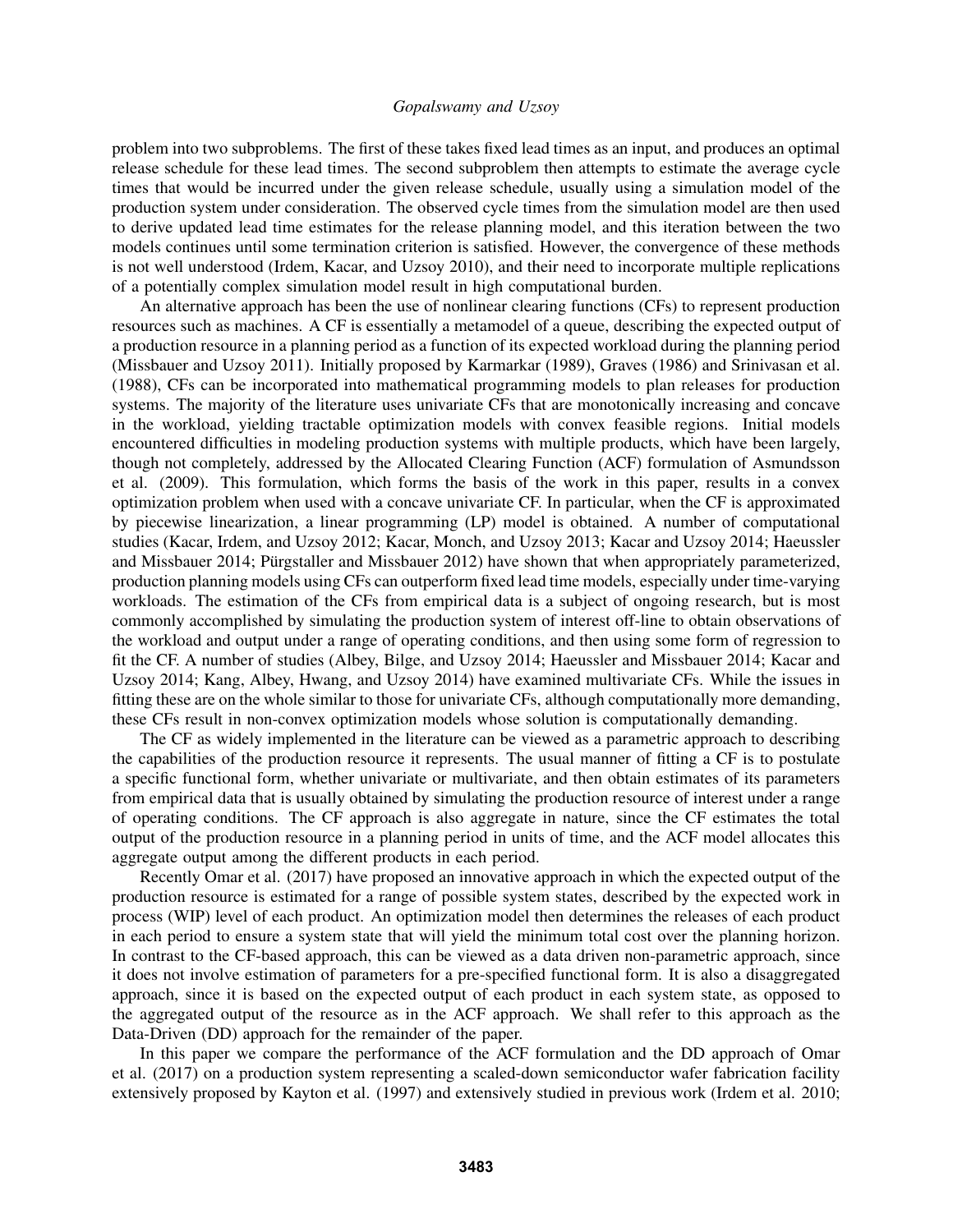Kacar et al. 2012). In the following section we describe the two planning approaches. Section 3 describes the scaled-down semiconductor wafer fabrication system used as the testbed, the simulation model we use to evaluate the performance of the two planning models, and the procedures by which the CF (required by the ACF model) and the system state descriptions for the DD model are obtained. Our computational experiments and their results are discussed in Section 4. We conclude the paper with a summary of our principal findings and some directions for future research.

# 2 PRODUCTION PLANNING MODELS

# 2.1 The Allocated Clearing Function (ACF) Model

The CF-based model we use is the Allocated Clearing Function (ACF) model of Asmundsson et al. (2009), which was the first effective multiproduct formulation using CFs. To describe this model we define an operation as the processing of a product at a specific workcenter on its process routing. The index *l* will denote the *l*'th operation of a product on its routing, so each specific operation of a product *g* will be denoted by *gl*. A workcenter is a set of machines or resources capable of processing a specified set of operations. Let *L*(*k*) denote the set of all operations taking place on a specific workcenter, and *k*(*gl*) the workcenter where the *l*'th operation of product *g* takes place. In our testbed all operations processed on a workcenter *k* require the same processing time, allowing us to measure workload in number of units of product present. We define the following notation:

Indices:

|   | Period index.     |
|---|-------------------|
| g | Product index.    |
| k | Workcenter index. |
|   | Operation index.  |

# Variables:

| $Y_{gtl}$   | Quantity of product $g$ completing its $l^{th}$ operation in period.                                                |
|-------------|---------------------------------------------------------------------------------------------------------------------|
| $Y_{gt}^k$  | Total output of all operations of product g from workcenter k in period t; $Y_{gt}^k = \sum_{l \in L(k)} Y_{gtl}$ . |
| $X_{gtl}$   | Amount of product g released to the $l^{th}$ operation on its route in period t. We assume                          |
|             | no strategic inventory can be held in the production line, and material that completes                              |
|             | processing at one operation is immediately transferred to the next operation in its routing,                        |
|             | or to finished inventory if the operation is the last in the routing. Hence, $X_{gtl} = Y_{g,t,l-1}$ ,              |
|             | where operation $l-1$ is immediately precedes operation l in the routing of product g. We                           |
|             | also assume that each operation will have exactly one predecessor and one successor in its                          |
|             | routing, although our formulations are easily extended to relax this assumption.                                    |
| $X_{gt}^k$  | Total amount of product g released to workcenter k in period t, given by $X_{gt}^{k} = \sum_{l \in L(k)} X_{gtl}$ . |
| $Y_{gt}$    | Output of completed units of product $g$ in period $t$ .                                                            |
| $X_{gt}$    | Quantity of product $g$ released into the first operation on its routing in period $t$ .                            |
| $W_{gtl}$   | WIP of product $g$ at its $l$ 'th operation at the end of period $t$ .                                              |
| $W_{gt}^k$  | WIP of product g during period t at workcenter k, given by $W_{gt}^k = \sum_{l \in L(k)} W_{gtl}$ .                 |
| $I_{gt}$    | Units of product $g$ in finished goods inventory at the end of period $t$ .                                         |
| $B_{gt}$    | Backlog of product $g$ at the end of period $t$ .                                                                   |
| $Z_{gtl}^k$ | Fraction of workcenter $k$ 's output allocated to the <i>l</i> 'th operation of product $g$ in period $t$ .         |
|             |                                                                                                                     |

# Parameters:

| $h_{gt}$ | Unit inventory holding cost of product $g$ in period $t$ . |
|----------|------------------------------------------------------------|
| $b_{gt}$ | Unit backlogging cost of product $g$ in period $t$ .       |

**3484**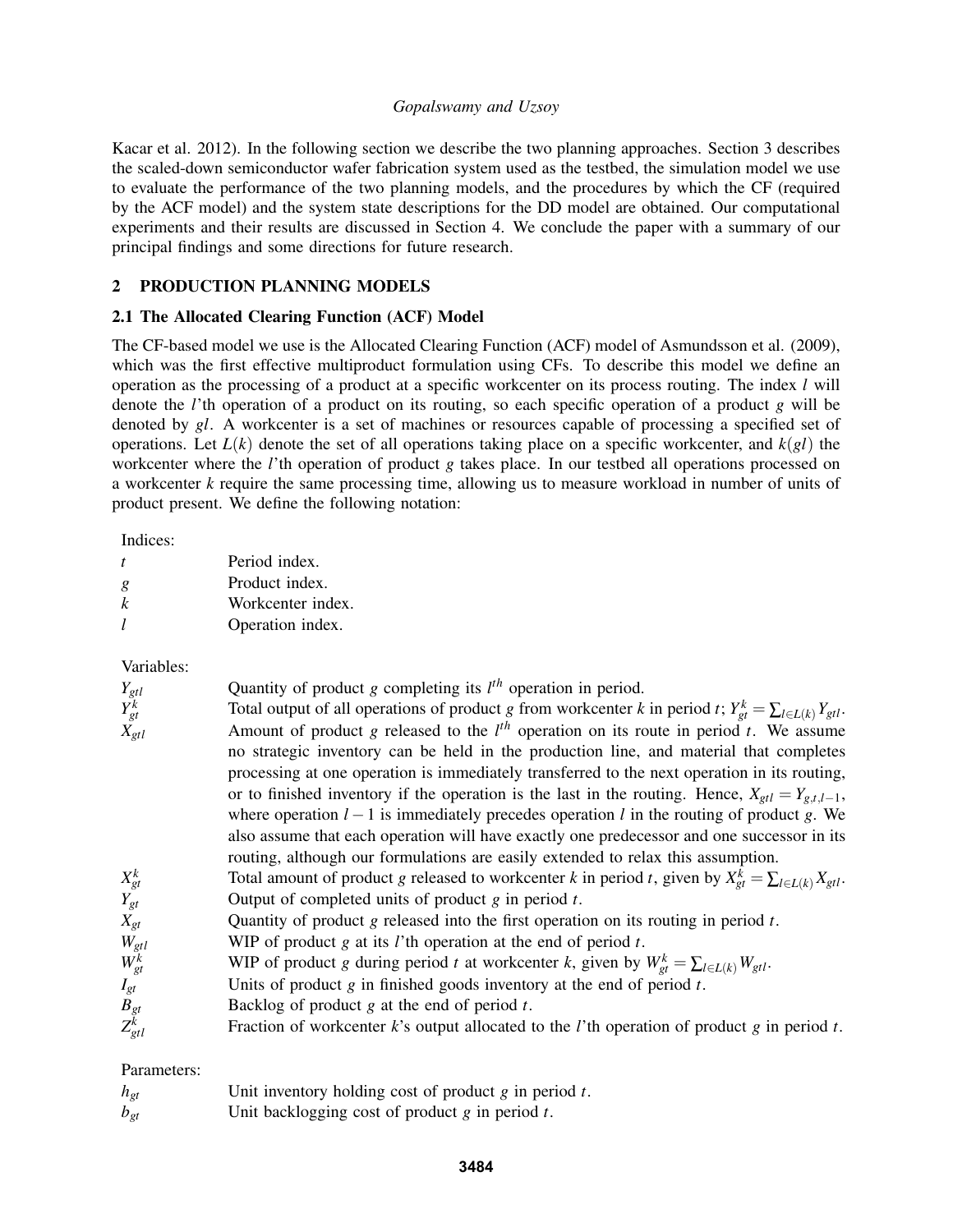| $\omega_{gt}$ | Unit WIP holding cost of product $g$ in period $t$ .                                  |
|---------------|---------------------------------------------------------------------------------------|
| $D_{et}$      | Demand for product $g$ in period $t$ .                                                |
| C(k)          | Index set of the line segments used to approximate the CF describing workcenter $k$ . |
| $\mu_n^k$     | Intercept of the $nth$ linear segment of the CF describing workcenter k.              |
| $\beta_n^k$   | Slope of the $nth$ linear segment of the CF describing workcenter k.                  |

The ACF formulation is given as follows:

$$
\min \sum_{g \in G} \left[ \sum_{t=1}^{T} \sum_{k=1}^{K} \omega_{gt} W_{gt}^{k} + \sum_{t=1}^{T} h_{gt} I_{gt} + \sum_{t=1}^{T} b_{gt} B_{gt} \right]
$$
(1a)

s.t

$$
W_{gtl} = W_{g,t-1,l} + X_{gtl} - Y_{gtl} \quad \forall g \in G, \ t = 1,...,T, \ l \in L
$$
 (1b)

$$
I_{gt} = I_{g,t-1} + Y_{gt} - B_{g,t-1} + B_{gt} - D_{gt} \quad \forall g \in G, \ t = 1,...,T
$$
 (1c)

$$
Y_{gtl} \le Z_{gtl}^k \mu_n^k + \beta_n^k (X_{gtl} + W_{g,t-1,l}) \quad \forall g \in G, \ t = 1, ..., T, \ l \in L, \ k \in K(l), \ n \in C(k) \tag{1d}
$$

$$
\sum_{g \in G, \ l \in L(k)} Z_{gtl}^k = 1, \quad \forall t = 1, ..., T, \ k \in K
$$
 (1e)

$$
W_{gtl}, Y_{gtl}, I_{gt}, B_{gt}, X_{gtl}, Z_{gtl}^k \ge 0, \quad \forall g \in G, \ t = 1, ..., T, \ k \in K, \ l \in L
$$
 (1f)

The objective function (1a) minimizes the sum of WIP holding, finished inventory holding and backorder costs for all products and operations over the planning horizon. Constraints (1b) and (1c) are material balance equations for the WIP at each operation and the finished inventory of each product, respectively. Constraints (1f) restrict the output of each operation with the allocated clearing function, while constraints (1e) ensure that the total output allocated to all operations processed at a workcenter do not exceed the total output compatible with the CF. A detailed derivation and motivation of this formulation are given by Asmundsson et al. (2009), to which the interested reader is referred.

### 2.2 Data Driven (DD) Model

The DD model takes a rather different approach from ACF by defining a set *R* of system states, each of which specifies the average WIP level of each product during a planning period and the expected output of each product in the period compatible with the specified WIP levels. The WIP levels are specified for the entire system, not for individual workcenters. In principle, any one of several different methods could be used to estimate the expected output of each product *g* in a system state *r*, including queuing models, simulation or empirical observation on the factory floor. The authors elect to use the Mean Value Analysis (MVA) approach of Suri and Hildebrant (1984), details of which are given in Omar et al. (2017). The behavior of the production system is described by a suitably representative set *R* of system states  $r \in R$ . The planning model then selects a system state for each period to minimize the total cost over the planning horizon, selecting release quantities for each product in each period and enforcing material balance for both WIP and finished goods inventories. We define the following additional notation for the DD model:

Sets:

*R* set of system states used to describe the behavior of the production system. Indices:

*r* state index.

Variables:

 $\Gamma_{rt}$  $\int 1$ , if system state *r* is chosen in period *t* 0, otherwise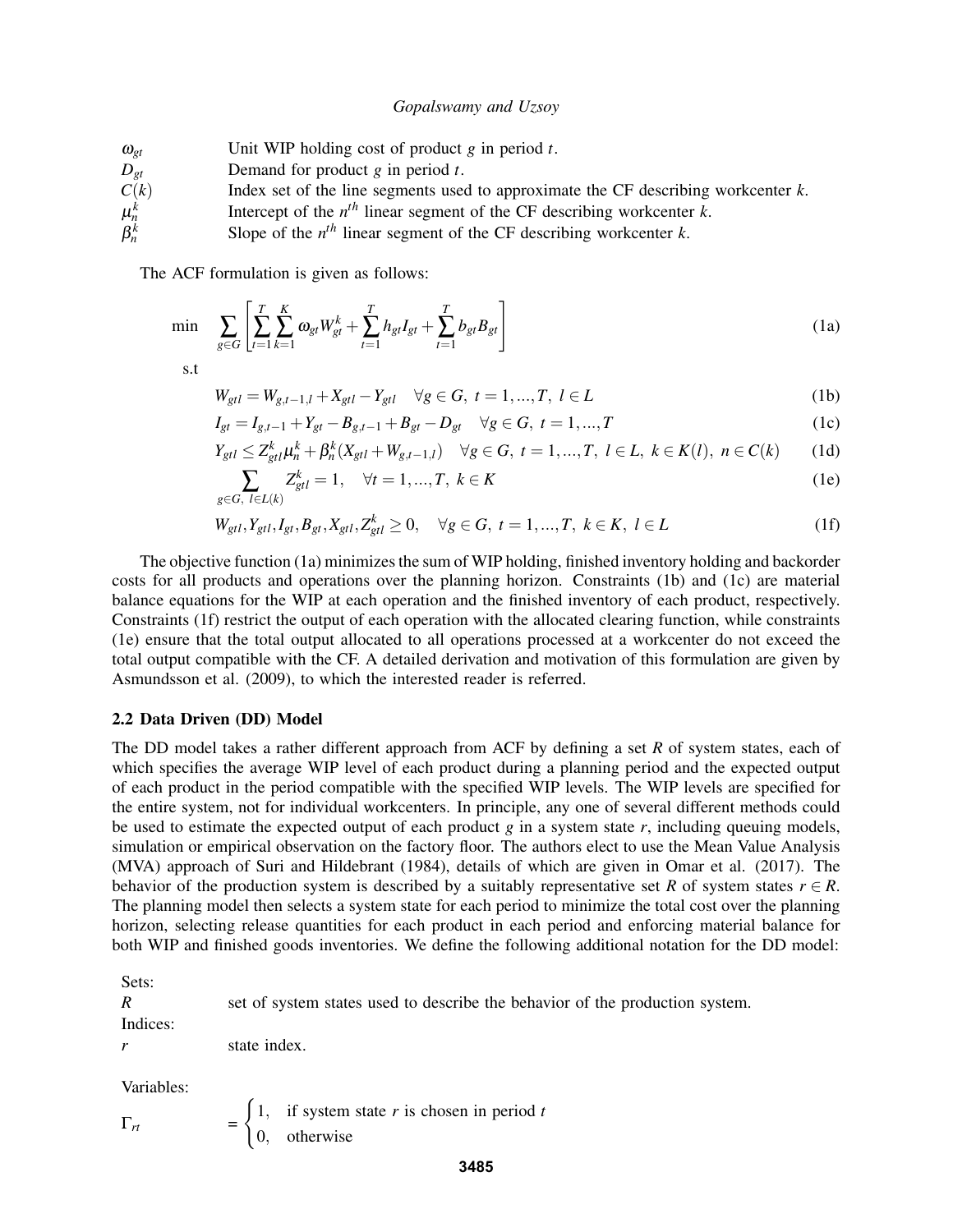Parameters:

*Qgr* WIP level of of product *g* in system state *r*. *Ogr* Expected throughput of product *g* in system state *r*.

The DD model is given as follows:

$$
\min \sum_{g \in G} \sum_{t=1}^{T} [\omega_{gt} W_{gt} + h_{gt} I_{gt} + b_{gt} B_{gt}] \tag{2a}
$$

s.t

$$
W_{gt} = W_{g,t-1} + X_{gt} - Y_{gt} \quad \forall g \in G, \ t = 1,...,T
$$
 (2b)

$$
I_{gt} = I_{g,t-1} + Y_{gt} - B_{g,t-1} + B_{gt} - D_{gt} \quad \forall g \in G, \ t = 1,...,T
$$
 (2c)

$$
W_{gt} = \sum_{r=1}^{R} Q_{gr} \Gamma_{rt} \quad \forall g \in G, \ t = 1, ..., T
$$
 (2d)

$$
Y_{gt} = \sum_{r=1}^{R} O_{gr} \Gamma_{rt} \quad \forall g \in G, \ t = 1, ..., T
$$
 (2e)

$$
\sum_{r=1}^{R} \Gamma_{rt} = 1, \quad \forall t = 1, ..., T
$$
 (2f)

$$
W_{gt}, Y_{gt}, I_{gt}, B_{gt}, X_{gt} \ge 0, \quad \forall g \in G, \ t = 1, ..., T
$$
\n(2g)

$$
\Gamma_{rt} \in 0, 1, \quad \forall r \in R, t = 1, ..., Ti
$$
 (2h)

The objective function is the same as that of the ACF model, minimizing the sum of WIP holding, finished goods holding and backorder costs. Constraints (2b) and (2c) again represent material balance equations for WIP and finished goods inventory, respectively. In contrast to the WIP balance constraint (1b) in the ACF formulation, constraint (2b) represents WIP across the entire production system in an aggregate manner, as opposed to capturing WIP balance for each individual operation of each product. Constraints (2d) require the total WIP of product  $g$  in the system in period  $t$  to be that implied by the selected system state, and constraints (2e) define the expected throughput of each product similarly. The WIP balance constraints (2b) ensure that the releases  $X_{gt}$  of each product into the system in each period are consistent with the WIP levels implied by the system states in consecutive periods. Finally, constraints (2f) ensure that exactly one system state  $r \in R$  is selected for each planning period *t*.

By representing only the aggregate WIP in the entire system, without considering its distribution across the workcenters, the DD model requires far fewer constraints and continuous decision variables than the ACF formulation. However, the ability of this model to represent system behavior accurately clearly depends on appropriate selection of the set *R* of system states, which determines the number of binary variables Γ*rt*. By using the MVA algorithm to estimate the expected throughput *Ogr* in each state *r* from the WIP levels  $Q_{gr}$ , the authors are assuming that the planning periods are sufficiently long that the queues in the system will have attained steady state, and hence that the distribution of the WIP across the workcenters is the steady-state joint distribution under the assumptions of the MVA analysis, which are a closed queuing system with exponential service times. In their computational experiments Omar et al. (2017) use the same testbed as this paper, but modify it in several ways: they assume exponential service time distributions, ignore failures, and approximate batch processing machines by replacing them with parallel identical machines. However, they do not evaluate the performance of their planning approach using simulation under the original data of the Kayton et al. (1997) testbed. They compare the performance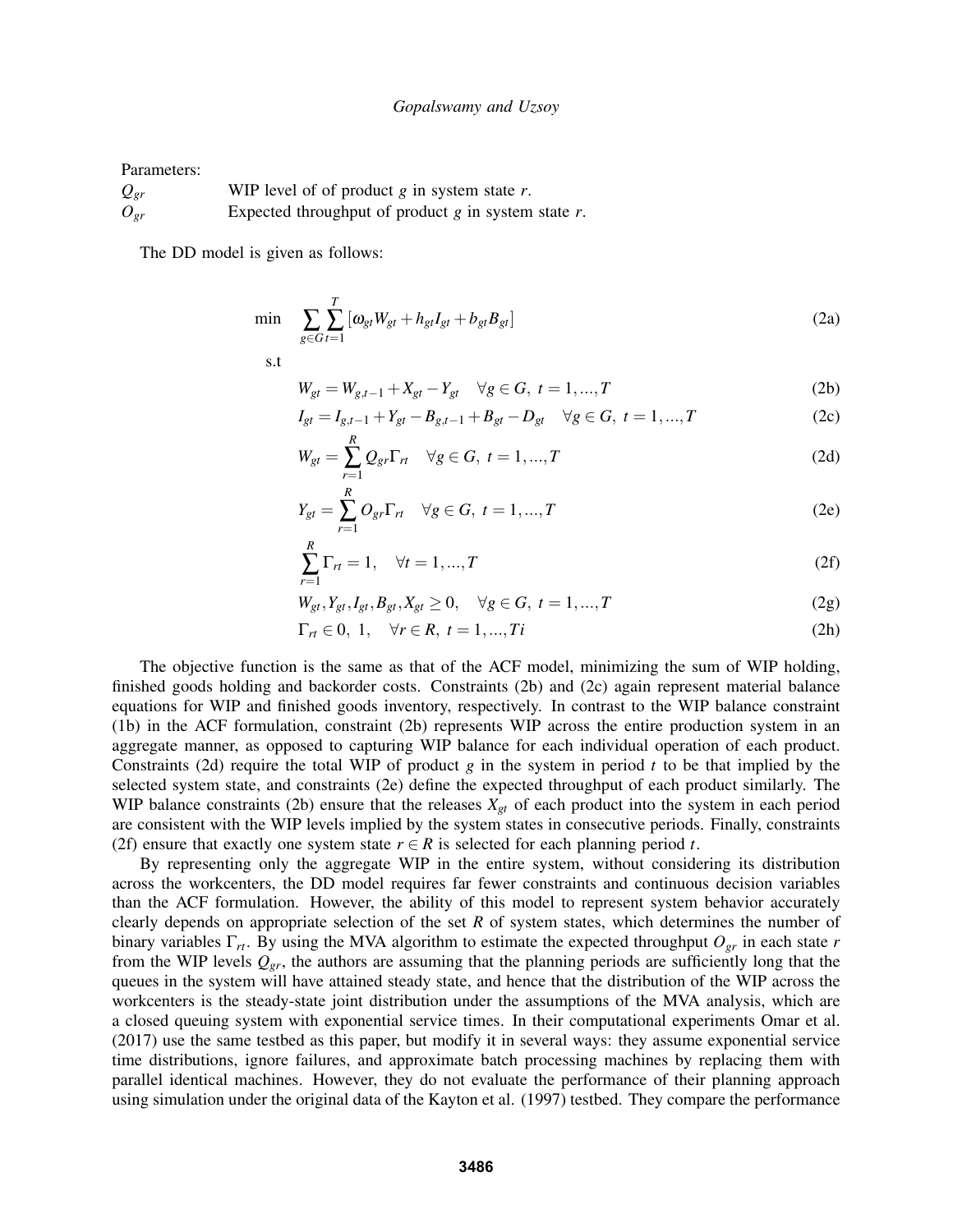of the DD and ACF models based on objective function value, which is difficult to interpret due to the different assumptions made by the models.

In the following sections we compare the performance of the two planning models using simulation, which allows us to observe the realized performance of the production system under the plans proposed by the different models. We first briefly describe the testbed production system and the simulation model, followed by our approach to estimating the different parameters required by the two planning models.

# 3 SIMULATION MODEL AND ESTIMATION

Our simulation model represents a reentrant bottleneck system built by Kayton et al. (1997) with attributes of a real-world semiconductor wafer fab and studied extensively in Kacar et al. (2012), Kacar et al. (2013), Kacar and Uzsoy (2014), and is illustrated in Figure 1. Each row represents the sequence of workcenters visited by each product; thus, for example, Product 1 first visits workcenter 1, then proceeds to workcenter 4, then to workcenter 3, and so on. The principal characteristics of wafer fabrication, including a reentrant bottleneck, unreliable machines, batch processing machines, and multiple products with different routings are included in the model. There is a distinct reentrant bottleneck workcenter representing the photolithography process. The processing times for all other workcenters are scaled to the bottleneck processing time so that no non-bottleneck workcenter has utilization close to that of the bottleneck. This is not always realistic, but simplifies the experimental design. The model has 11 workcenters (tool groups) and 3 products. The number of operations for products 1, 2, and 3 are 22, 14, and 14, respectively. Workcenter 4 is the bottleneck and has two servers, while all other workcenters have a single server. Products 1 and 2 visit the bottleneck workcenter 6 and 4 times, respectively. Product 3 does not use the bottleneck workcenter, instead visiting Workcenter 11, the only workcenter that exceeds 80% utilization without exceeding the bottleneck utilization. Workcenters 3 and 7 are unreliable machines whose failures cause starvation at the bottleneck. Workcenters 3 and 7 has an availability of 0.8 based on their failure distributions given in Table 2. All processing times in Table 1 follow a lognormal distribution and are given in minutes. The standard deviations of the processing times are less than or equal to 10% of the mean except 1 and 2. The processing times for all products on a given workcenter are the same, and we assume instantaneous material transfer between consecutive operations on a routing. Hence the processing variability is due mainly to down times at the unreliable machines. The time to failure and time to repair follow gamma distributions, with parameters given in Table 2.

The rather restrictive assumptions required by the MVA model require some modifications to the original system data to ensure a more even comparison between the two planning models. Workcenters 1 and 2 are batching (bulk service) machines in the system considered in Kacar, Irdem, and Uzsoy (2012), but since the MVA algorithm does not model batch processors , we reduce the processing times at workcenters 1 and 2 by a factor of 4 (the maximum batch size in the original system) to have a fair comparison to the DD model. For the unreliable machines, the effective number of servers in the MVA algorithm is multiplied by the mean availability of the workcenter, given by

$$
A = \frac{\text{Mean time to fail}}{\text{Mean time to fail} + \text{Mean time to repair}}.
$$

We now discuss our implementation of the two planning models, specifically the fitting of the CFs required by the ACF model and the selection and characterization of the set *R* of system states for the DD model.

### 3.1 Estimating Clearing Functions

In order to implement the ACF formulation we need to fit a CF to each workcenter in the production system. The Load-based CF we use in this paper aggregates releases and initial WIP into a single state variable, treating the total output  $Y_{kt}$  of workcenter  $k$  in period  $t$  as a function of the sum of releases made to that workcenter in that period and the WIP available to the workcenter at the end of the preceding period, which we shall refer to as the *workload* of workcenter k in period t given by  $\Lambda_t^k = \sum_{g \in G} W_{g,t-1}^k + X_{gt}^k$  and a CF  $f_k(\Lambda_t^k)$ .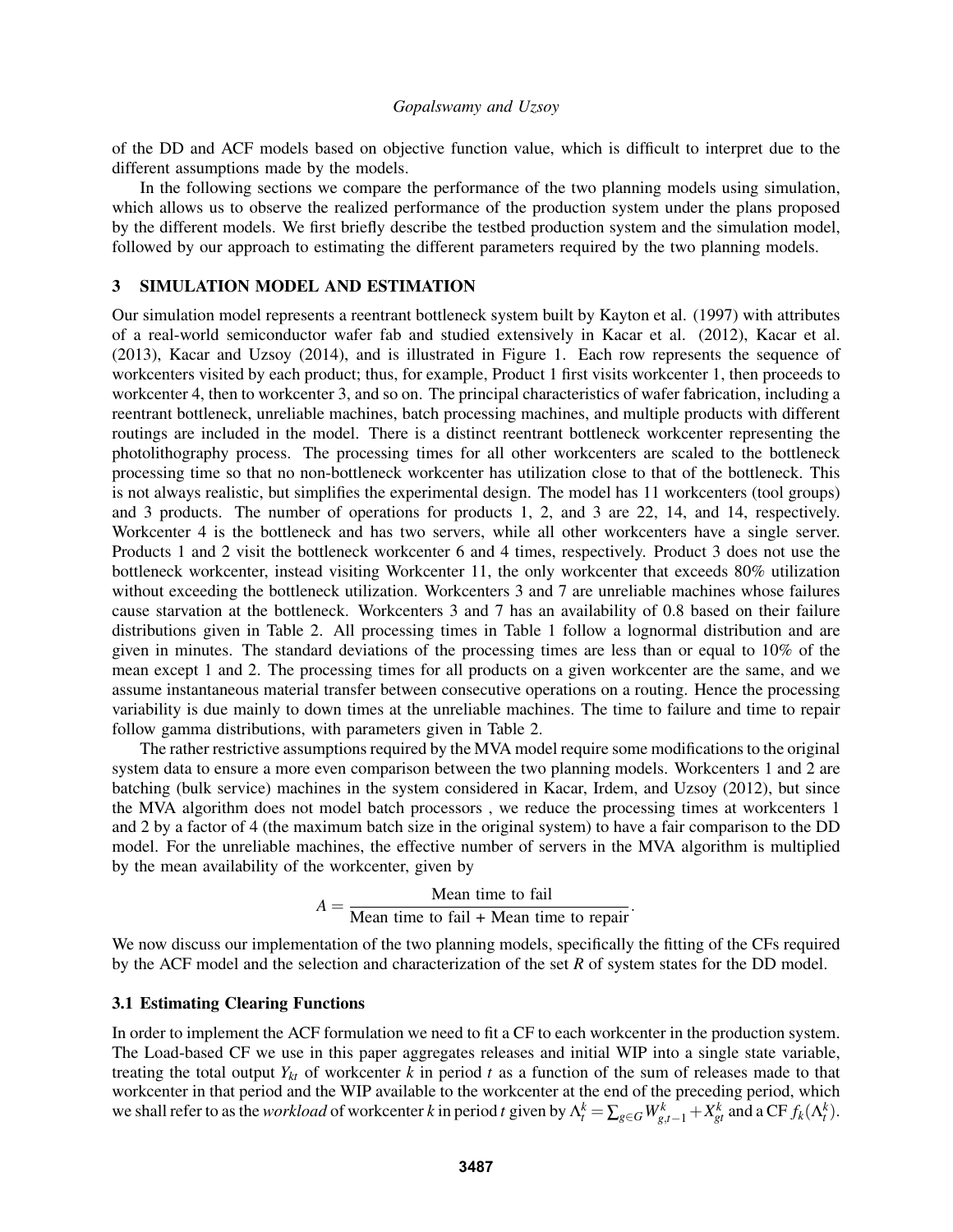

Figure 1: Reentrant bottleneck model process flows.

Table 1: Processing Time Distributions (lognormal distributed).

| Workcenter # Mean |     |     | Std.Dev # of machines |
|-------------------|-----|-----|-----------------------|
|                   | 20  | 3.5 |                       |
| 2                 | 55  | 8   |                       |
| 3                 | 45  |     |                       |
| 4                 | 40  |     | 2                     |
| 5                 | 25  | 2   |                       |
| 6                 | 22  | 2.4 |                       |
|                   | 20  | 2   |                       |
| 8                 | 100 | 12  |                       |
| 9                 | 50  |     |                       |
| 10                | 50  | 5   |                       |
| 11                | 70  | 2.5 |                       |

Since in our simplified model all operations at a workcenter have the same processing time distribution regardless of product type or operation,  $W_{t-1}^k$  represents the total number of lots in WIP at the beginning of the period at workcenter *k* and  $X_t^k$  the total number of lots released to workcenter *k* in period *t* from preceding operations or as new starts into the fab.  $\Lambda_t^k$  thus represents the total amount of work available to the workcenter during the planning period. Hence, in regression terms, the independent variables (covariates) are the total releases  $X_t^k$  and initial WIP  $W_{t-1}^k$  for each period  $t = 1, ..., T$  in the planning horizon; the dependent variables are the expected output  $Y_t^k$ . We define  $\sum_{g \in G} X_{gt}^k = X_t^k$ ,  $\sum_{g \in G} W_{g,t-1}^k = W_{t-1}^k$ , and  $\sum_{g \in G} Y_{gt}^k = Y_t^k$ . The procedure used to generate the data is as follows:

Step 1: Seven different demand realizations specifying values of  $D_{gt}$  for all products g and periods t are randomly generated assuming normally distributed (truncated) demand in each period. The demand distributions are adjusted to obtain average bottleneck utilization levels of 49%, 60%, 70%, 77%, 87%, 94%, and 99%. A release schedule is then obtained by setting the release quantity for each product in each period to the demand for that product in that period, i.e.,  $X_{gt} = D_{gt}$ 

Step 2: For each release schedule, five independent replications of the simulation model are run for 26 periods, collecting observations of the  $Y_{gt}^k$ ,  $X_{gt}^k$  and  $W_{gt,-1}^k$  for each workcenter *k* in each period *t*. Note that the uncertainty in the simulation is associated with workcenter failures and processing times; demand is assumed to be deterministic and known.

Step 3: Data from all replications is combined and plotted for each workcenter to allow visual inspection.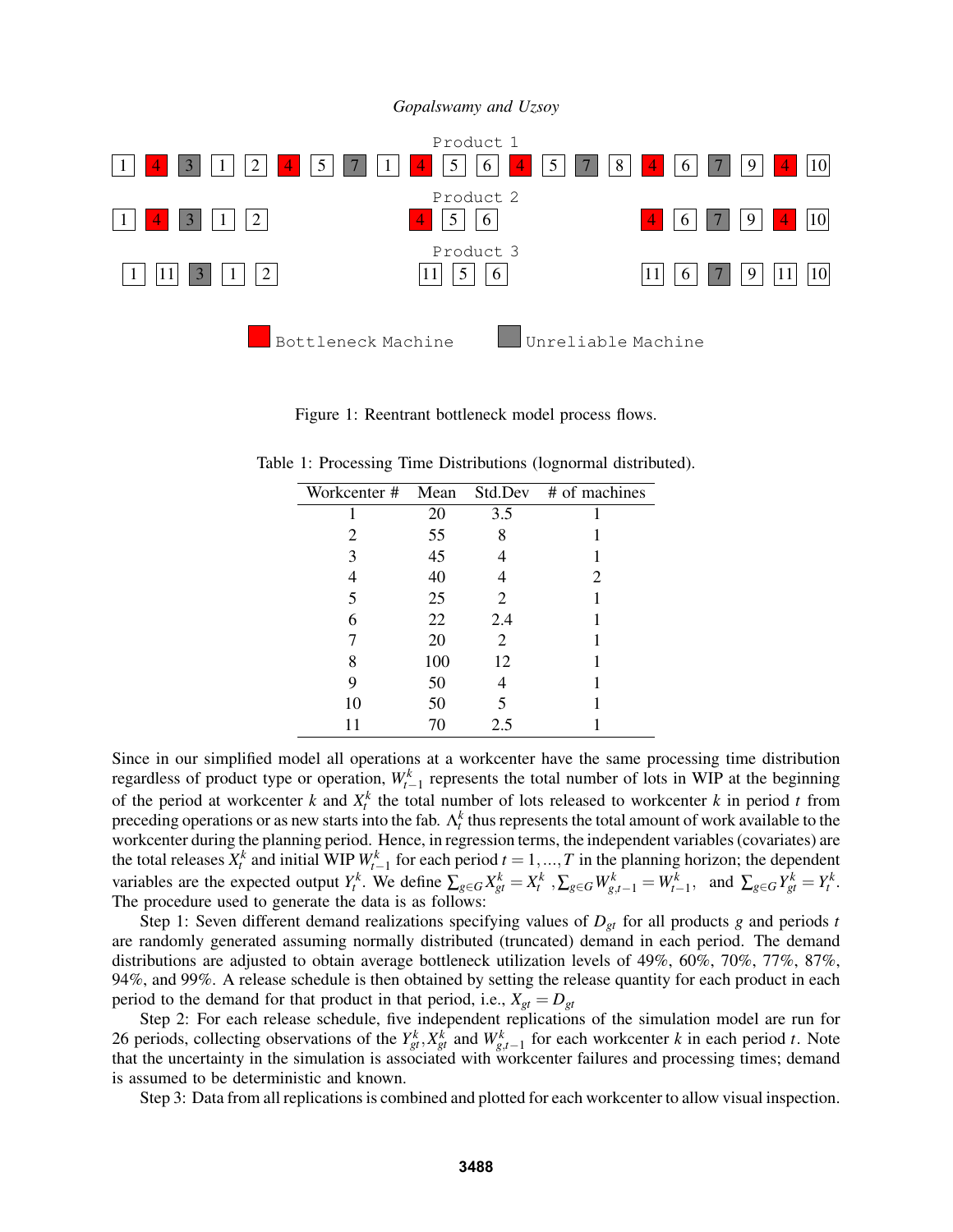|                                                              |  | TTF         | TTR  |               |  |      |      |
|--------------------------------------------------------------|--|-------------|------|---------------|--|------|------|
| Workcenter # Alpha Beta Mean Std.Dev Alpha Beta Mean Std.Dev |  |             |      |               |  |      |      |
|                                                              |  | 7200 1 7200 | 84.9 | 1200 1.5 1800 |  |      | 52.0 |
|                                                              |  | 7200 1 7200 | 84.9 | 1200 1.5      |  | 1800 | 52.0 |

Table 2: Failure Distribution Parameters (minutes).

For the fitting step, we use a piecewise linear concave fitting optimization problem for each workstation *k* to obtain the slopes and intercepts as defined in the ACF model. The number of observations for fitting is  $m = 7 \times 5 \times T$ . Thus for each workcenter *k* we solve the following optimization problem:

$$
\min \sum_{i=1}^{m} |f_i - Y_i^k|
$$
\n
$$
s.t \quad f_i = \min_{n=1..p} \{ \beta_n^k \Lambda_i^k + \mu_n^k \} \quad \forall i \in 1.., m
$$
\n
$$
f_i \in \mathbb{R}, \quad \beta^k \in \mathbb{R}^p, \quad \mu^k \in \mathbb{R}^p
$$

We formulate this problem as a binary mixed integer linear program following Toriello and Vielma (2012), to which we add the valid inequalities proposed by Gopalswamy, Fathi, and Uzsoy (2018). The models are solved using Gurobi 7.2 on an Intel Xeon 3.4 GHz system with 64 GB of RAM. Details of this fitting problem are given in Gopalswamy, Fathi, and Uzsoy (2018). The total number of data points collected with the above steps is 9100, which is larger than the model can handle in short CPU times. We reduce the data by taking the mean of  $Y_i^k$  for each unique level of  $\Lambda_i^k$  observed.

### 3.2 Collecting and Characterizing System States for the DD Model

The central issue in implementing the DD model is specifying an appropriate set *R* of system states. Omar et al. (2017) use long run simulation with releases equal to the demands to estimate the average WIP of each product in the system, which is then used as input to the MVA algorithm. In this work, we design the set *R* based on the WIP patterns observed during the data collection for the CF estimation described above. We average the WIP of each product in each period across the simulation replications used to estimate the CF to obtain the average WIP estimate for the MVA algorithm. These WIP levels are computed at every utilization level to provide a WIP pattern which is fed into MVA algorithm to obtain the estimated expected throughput. We have 7 utilization levels and  $T = 26$  periods which gives 182 WIP patterns to which we add the trivial pattern of  $(0,0,0)$ . The cost values used for both the models are  $\omega_{gt} = 35$ ,  $h_{gt} = 15$  and  $b_{gt} = 50$ . Both the models begin with zero initial WIP and backlog while the initial finished inventory for each product set to  $(1/2T)\sum_{t=1}^{T}D_{gt}$ .

An interesting observation about both the models is the relationship to the cycle time. The cycle times do not appear directly in either model, but are represented indirectly. In the ACF model the planned average time of a product at a resource can be inferred using Little's Law, assuming the queues within the planning period are in steady state. The concavity of the CF implies an increasing lead time as workload increases. The average cycle time under the DD model in a planning period is directly related to the system state selected by the model in that period. Each state corresponds to a closed queuing system whose average cycle time is determined by the product mix and WIP levels. As the DD model selects different states in different periods, the average cycle time for each product will also vary.

# 4 COMPUTATIONAL EXPERIMENTS

Our computational experiments examine the performance of the ACF and DD models using simulation. We consider a planning horizon of  $T = 26$  periods, each of length 1440 minutes. Separate, independent data sets are used to fit the CFs and to evaluate their performance. Demand in each period follows a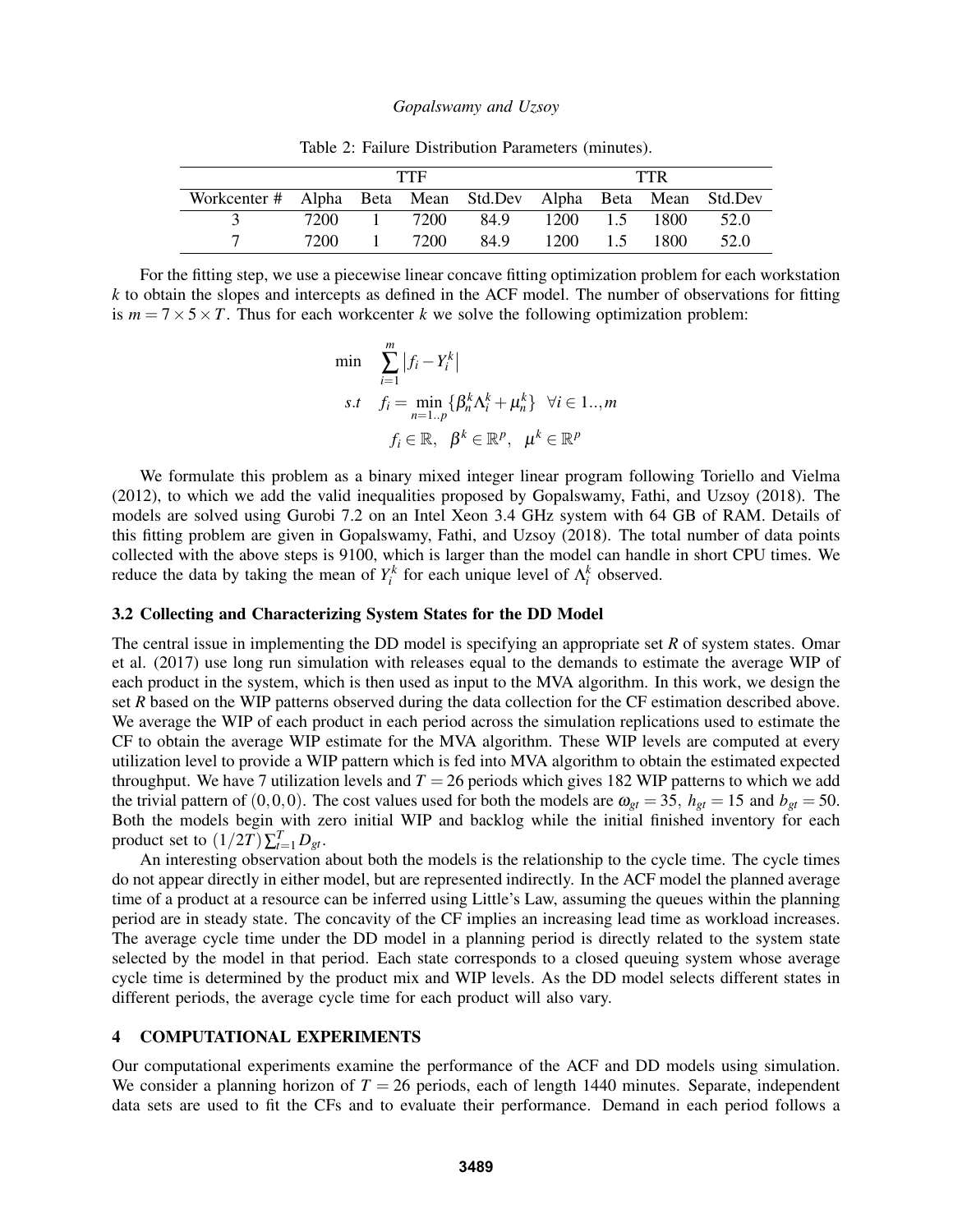continuous uniform distribution  $U(a, b)$  with parameters selected to achieve the utilization levels specified in the experimental design.

| Factor                                   | Values                     | <b>Levels</b> |
|------------------------------------------|----------------------------|---------------|
| Bottleneck utilization                   | 70% and 90%                |               |
| Demand CV                                | $0.1$ and $0.3$            |               |
| <b>Failure Distribution</b>              | None and Failure (Table 2) | $\mathcal{D}$ |
| <b>Demand Replications</b>               |                            |               |
| Simulation Replications per Release Plan |                            | 10            |

| Table 3: Experimental Design. |  |
|-------------------------------|--|
|-------------------------------|--|

Our computational experiments proceed as follows:

- 1. Solve the ACF and DD models using the estimates of their data described to obtain a planned release schedule.
- 2. Simulate the operation of the fab under this release plan for 10 independent replications.
- 3. Compute the expected profit value from the outcomes of the simulation replications.

Since exact solution of the DD model  $(2a) - (2h)$  takes a long time, we impose a 500 second time limit on the solver based on preliminary experiments, in which we observed an optimality gap of 5% in under 500 seconds but about 3 hours was needed to reduce it to 3%.

# 5 RESULTS AND DISCUSSION

We begin with a comparison of the computation time for the ACF and DD models. Due to the high runtime required to run the DD model to optimality, we present the solution times for a single instance with bottleneck utilization of 70%, demand CV 0.1% and no failures. Table 4 shows that the solution time for the DD model is several orders of magnitude higher than that required for the ACF model, all instances of which were solved in less than a minute. This seriously impacts the applicability of the DD model for large production systems and limits our ability to chose a finer grid of WIP levels to obtain refined solutions. Hence the remaining experiments were run with the 500 second CPU limit discussed above.

| Demand seed: |       |                                    |       |      |      |
|--------------|-------|------------------------------------|-------|------|------|
| ACF:         |       | 0.0056 0.0094 0.0122 0.0094 0.0064 |       |      |      |
| DD.          | 31.92 | 10.90                              | 14.87 | 5.30 | 2.37 |

Table 4: Solution time comparison (in hrs).

The release patterns from the ACF and DD models are simulated for each design point for 10 replications and the average total cost of operating the system is presented in Table 5 and Table 6 for the cases without and with failures, respectively. We also present the worst case results in Table 7 and Table 8.

|                   |     |         |          |         |         | Demand Seed |         |         |         |         |         |
|-------------------|-----|---------|----------|---------|---------|-------------|---------|---------|---------|---------|---------|
| <b>CV</b><br>Util |     |         |          |         |         |             |         |         |         |         |         |
|                   |     | ACF     | DD       | ACF     | DD      | ACF         | DD      | ACF     | DD      | ACF     | DD      |
|                   | 0.1 | 43027.5 | 40238.5  | 46377   | 37909   | 46586.5     | 40668.5 | 45079   | 35048   | 45738.5 | 34348.5 |
| 0.7               | 0.3 | 41335.5 | 36775.5  | 40005   | 34524.5 | 37273.5     | 30619   | 40807   | 30641   | 40102   | 35824   |
|                   | 0.1 | 44796   | 51226.5  | 42989.5 | 42530.5 | 43459       | 40372.5 | 44561.5 | 42789.5 | 48400   | 40511   |
| 0.9               | 0.3 | 14415   | 206595.5 | 48824.5 | 60549   | 50970.5     | 42542   | 61709   | 79395   | 58734.5 | 64743   |

Table 5: Average cost comparison: No failure.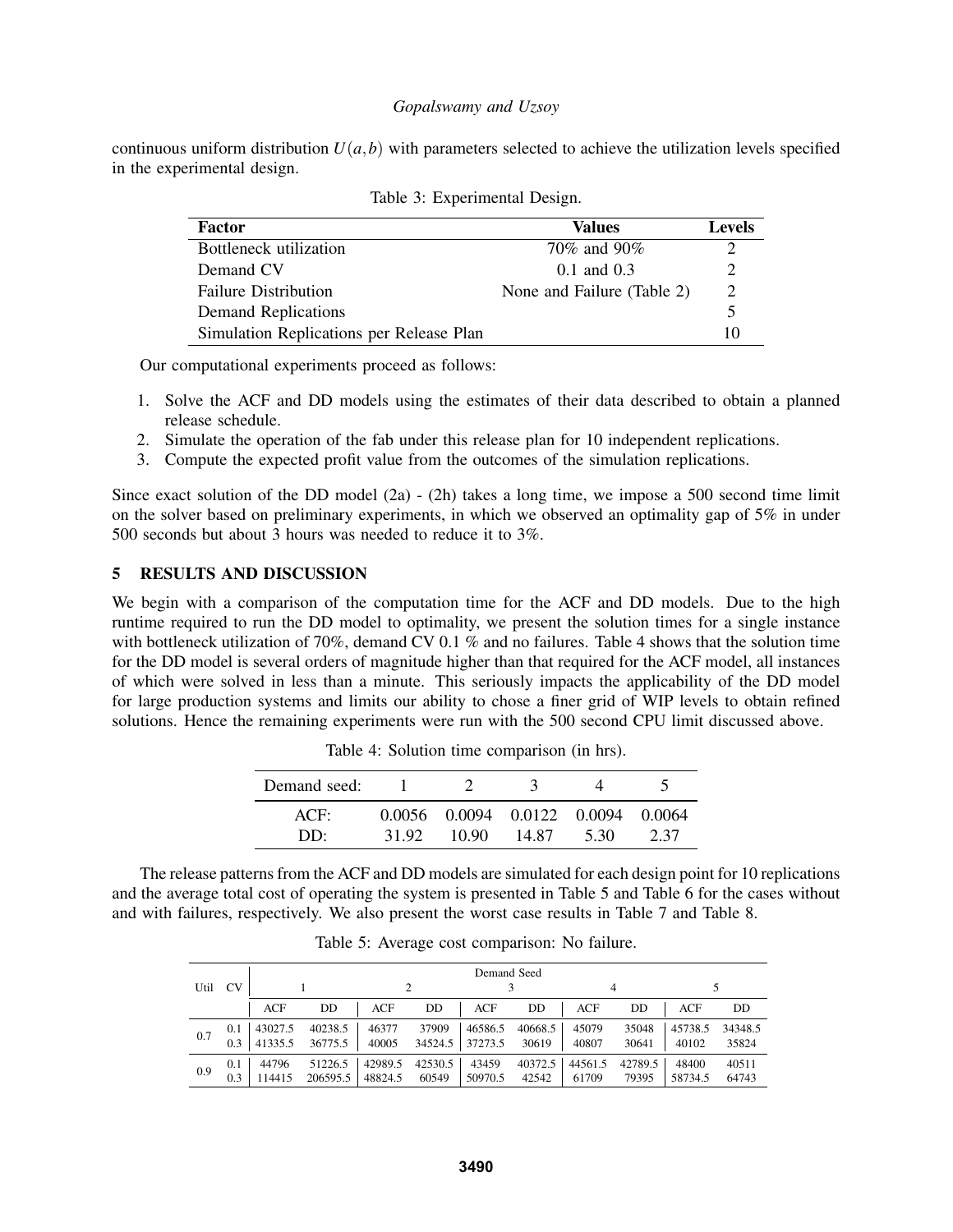| Util | <b>CV</b>  |                |                 | Demand Seed        |                    |                  |                  |                  |                     |                    |                    |
|------|------------|----------------|-----------------|--------------------|--------------------|------------------|------------------|------------------|---------------------|--------------------|--------------------|
|      |            | ACF            | DD              | ACF                | DD                 | ACF              | DD               | ACF              | DD                  | ACF                | DD                 |
| 0.7  | 0.1<br>0.3 | 44999<br>48292 | 51160<br>58157  | 43081.5<br>45715.5 | 50417<br>53491     | 47315.5<br>45695 | 53547.5<br>42533 | 47908.5<br>48459 | 50133.5<br>50739.5  | 46317<br>48044.5   | 50594.5<br>53698.5 |
| 0.9  | 0.1<br>0.3 | 69867          | 79638<br>213445 | 70873.5<br>79301   | 71089.5<br>85464.5 | 61821.5<br>64516 | 61742<br>62265   | 71923<br>92331   | 67565.5<br>108785.5 | 68683.5<br>91727.5 | 69578<br>93597     |

Table 6: Average cost comparison: Failure.

Table 7: Worst case cost comparison: No failure.

|      |           | Demand Seed |        |            |       |       |       |            |       |       |       |
|------|-----------|-------------|--------|------------|-------|-------|-------|------------|-------|-------|-------|
| Util | <b>CV</b> |             |        |            |       |       |       |            |       |       |       |
|      |           | <b>ACF</b>  | DD     | <b>ACF</b> | DD    | ACF   | DD    | <b>ACF</b> | DD    | ACF   | DD    |
| 0.7  | 0.1       | 43378       | 40527  | 46547      | 38346 | 46748 | 41008 | 45270      | 35331 | 46036 | 34703 |
|      | 0.3       | 41507       | 37216  | 40362      | 34661 | 37488 | 30804 | 41147      | 30754 | 40593 | 35965 |
|      | 0.1       | 45170       | 51506  | 43268      | 42871 | 43714 | 40596 | 44889      | 43218 | 48687 | 40692 |
| 0.9  | 0.3       | 115493      | 207050 | 49131      | 60957 | 51112 | 42812 | 61986      | 80005 | 58937 | 65084 |

Table 8: Worst case cost comparison: Failure.

|      | <b>CV</b> | Demand Seed |        |            |       |            |       |            |        |       |       |
|------|-----------|-------------|--------|------------|-------|------------|-------|------------|--------|-------|-------|
| Util |           |             |        | 2          |       |            |       |            |        |       |       |
|      |           | ACF         | DD     | <b>ACF</b> | DD    | <b>ACF</b> | DD    | <b>ACF</b> | DD     | ACF   | DD    |
| 0.7  | 0.1       | 47080       | 51924  | 43836      | 51879 | 48131      | 54656 | 49536      | 51618  | 48291 | 51265 |
|      | 0.3       | 49624       | 59791  | 46558      | 55000 | 46682      | 44008 | 49114      | 52337  | 49058 | 54794 |
| 0.9  | 0.1       | 72491       | 82822  | 75985      | 75244 | 63654      | 65485 | 74881      | 70453  | 73094 | 74629 |
|      | 0.3       |             | 222203 | 81929      | 89376 | 65419      | 65583 | 96232      | 112846 | 94031 | 96225 |

With no failures, at low utilization, the DD model outperforms the ACF model for all demand seeds and both levels of the demand CV. However, at high utilization the performance of ACF improves considerably, yielding comparable, though slightly worse, solutions than DD when  $CV = 0.1$ , and better solutions for four out of five demand seeds for  $CV = 0.3$ . It is interesting that DD fails quite badly in demand seeds 1, 2 and 4 for CV = 0.3, but ACF can fail quite badly at low utilization levels. In the presence of failures, ACF outperforms DD in all cases except demand seed 3, where DD performed slightly better than ACF for all four cases.

We analyze the results for demand seed 2 in the no failure case to obtain further insights. At  $u = 0.7$ and CV = 0.1, the average workloads of the ACF and DD models over the periods are (47.86, 15.97,15.98) and  $(54.91, 17.38, 17.23)$ , respectively, whereas at  $u = 0.9$  and  $CV = 0.3$ , the average workload are  $(61.81, 1.91)$ 20.60, 20.59) and (77.96, 24.41, 22.85), respectively. The DD model has higher workload than the ACF model in both scenarios. While at lower utilization and under less variable demand the DD model yields lower cost, it does not perform well at higher utilization. At lower levels of utilization and variability higher workload will result in higher output, but at higher utilization overloading the system causes congestion and increases the cycle time. This is reflected in average cost of DD model which is significantly higher than the ACF model as seen in Table 5.

# 6 CONCLUSIONS AND FUTURE DIRECTIONS

These admittedly limited results suggest that the ability of the DD model to accurately capture the performance of multistage multi-item production systems is limited when the MVA algorithm is used to estimate the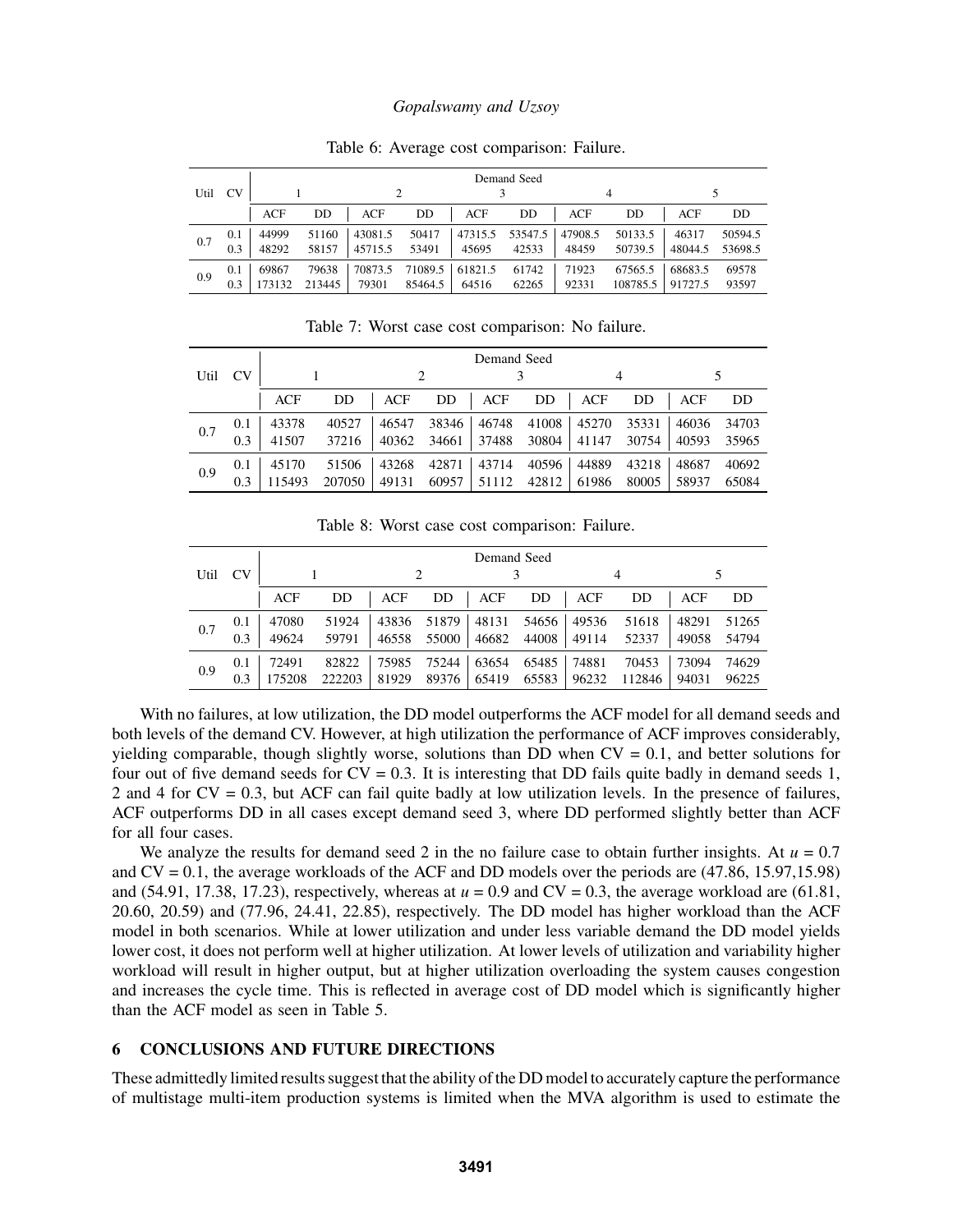expected output of a given WIP state. At low utilization and demand CV, DD yields better solutions than ACF within a CPU time limit of 500 s in the absence of failures. With failures implying increased variability of the effective processing times, ACF yields markedly better solutions in a fraction of the CPU time required by DD. Both approaches require extensive off-line computational effort, to fit the CFs (for the ACF model) and to estimate the throughput for the different WIP configurations for the DD model. In addition, exact solution of the DD model is computationally very demanding in comparison to the modest CPU requirements for the ACF, which is a LP.

Despite these apparent limitations of the DD approach, however, it is important to bear in mind that the ACF model has had the benefit of more than a decade of research work by several different research groups. DD is an interesting and innovative approach that deserves closer study. There is no reason the MVA approach, with its limiting assumptions, has to be used to evaluate the system states used by DD; other, more flexible queuing models, or even terminating simulation runs could be used. It is also very likely that exact solutions to the DD model are not necessary to obtain good production plans once a suitable set of system states is used. How to identify a minimal set of system states sufficient to obtaining good production plans is an important research direction.

## REFERENCES

- Albey, E., U. Bilge, and R. Uzsoy. 2014. "An Exploratory Study of Disaggregated Clearing Functions for ¨ Production Systems withMultiple Products".*International Journal of Production Research* 52(18):5301– 5322.
- Asmundsson, J., R. L. Rardin, C. H. Turkseven, and R. Uzsoy. 2009. "Production Planning with Resources subject to Congestion". *Naval Research Logistics* 56(2):142–157.
- Atherton, L. F., and R. W. Atherton. 1995. *Wafer Fabrication: Factory Performance and Analysis*, Volume 339. New York City, NY: Springer Science & Business Media.
- Buzacott, J. A., and J. G. Shanthikumar. 1993. *Stochastic Models of Manufacturing Systems*. Englewood Cliffs, NJ: Prentice Hall.
- Byrne, M., and M. A. Bakir. 1999. "Production Planning using a Hybrid Simulation–Analytical Approach". *International Journal of Production Economics* 59(1):305–311.
- Gopalswamy, K., Y. Fathi, and R. Uzsoy. 2018. "Valid Inequalities for Concave Piecewise Linear Regression". *NCSU ISE. Working paper*.
- Graves, S. C. 1986. "A Tactical Planning Model for a Job Shop". *Operations Research* 34(4):522–533.
- Hackman, S. T., and R. C. Leachman. 1989. "A General Framework for Modeling Production". *Management Science* 35(4):478–495.
- Haeussler, S., and H. Missbauer. 2014. "Empirical Validation of Meta-models of Work Centers in Order Release Planning". *International Journal of Production Economics* 149:102–116.
- Hung, Y.-F., and R. C. Leachman. 1996. "A Production Planning Methodology for Semiconductor Manufacturing based on Iterative Simulation and Linear Programming Calculations". *IEEE Transactions on Semiconductor manufacturing* 9(2):257–269.
- Irdem, D. F., N. B. Kacar, and R. Uzsoy. 2010. "An Exploratory Analysis of Two Iterative Linear ProgrammingSimulation Approaches for Production Planning". *IEEE Transactions on Semiconductor Manufacturing* 23(3):442–455.
- Kacar, N. B., D. F. Irdem, and R. Uzsoy. 2012. "An Experimental Comparison of Production Planning using Clearing Functions and Iterative Linear Programming-Simulation Algorithms". *IEEE Transactions on Semiconductor Manufacturing* 25(1):104–117.
- Kacar, N. B., L. Monch, and R. Uzsoy. 2013. "Planning Wafer Starts using Nonlinear Clearing Functions: A Large-Scale Experiment". *IEEE Transactions on Semiconductor Manufacturing* 26(4):602–612.
- Kacar, N. B., and R. Uzsoy. 2014. "A Comparison of Multiple Linear Regression Approaches for Fitting Clearing Functions to Empirical Data".*International Journal of Production Research* 52(11):3164–3184.